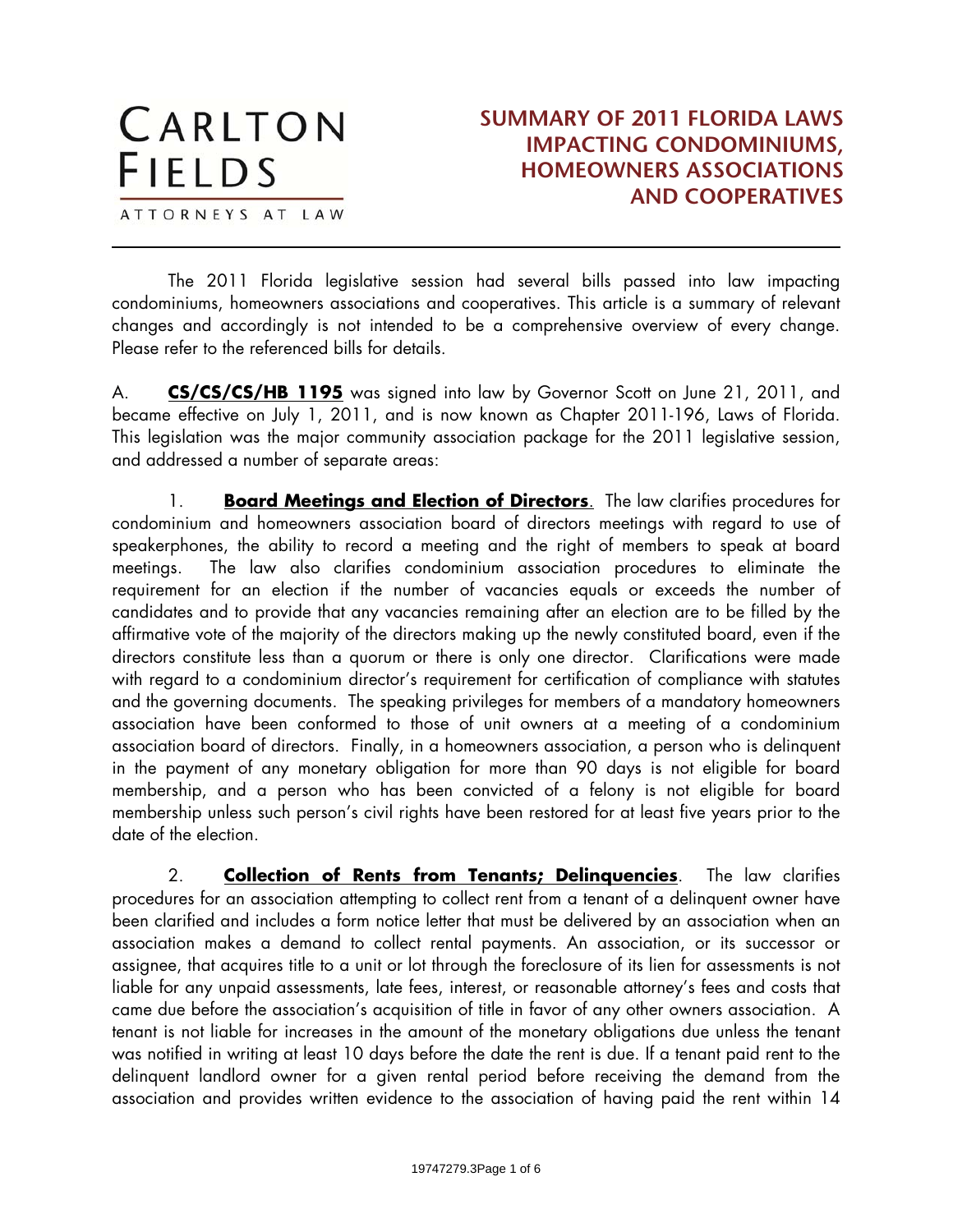ATTORNEYS AT LAW

 $\overline{a}$ 

#### **SUMMARY OF 2011 FLORIDA LAWS IMPACTING CONDOMINIUMS, HOMEOWNERS ASSOCIATIONS AND COOPERATIVES**

days after receiving the demand, the tenant shall begin making rental payments to the association for the following rental period. A tenant is immune from any claim by the delinquent landlord owner relating to the rent timely paid to the association after the association has made written demand.

3. **Distressed Condominium Relief Act.** The law clarifies and improves certain provisions of The Distressed Condominium Relief Act (Section 718.701, F.S., et seq.) that came into existence on July 1, 2010. Most importantly, changes were made to explicitly state that bulk assignee and bulk buyer status is available only as to condominium parcels acquired on or after the July 1, 2010 effective date. A bulk assignee is now permitted to appoint or elect members to the board of directors; the statute previously only permitted an election. A bulk assignee's liability for actions taken by the board of directors begins when the bulk assignee elects or appoints a majority of the board of directors. If a bulk assignee assumes the developer's right to guarantee assessments and fund budgetary deficits, the liability for that guarantee obligation now begins upon its acquisition of title to the units (previously, the language could have been interpreted as requiring the bulk assignee to assume all such liability, including the obligations of the previous holder of the guarantee right). A unit owned by a bulk assignee is not deemed "conveyed to a purchaser or owned by an owner other than the developer" until conveyed to an owner other than the bulk assignee (i.e., the conveyance to the bulk assignee does not trigger turnover thresholds). The law also clarifies disclosure requirements to a prospective unit purchaser from a bulk assignee or bulk buyer.

4. **Enforcement Actions**. If a unit owner is more than 90 days delinquent in paying a monetary obligation due to the association, the association may suspend the right of the owner or an occupant, licensee, or invitee to use common elements, common areas, common facilities, or any other association property until the monetary obligation is paid in full. Note that this suspension right does not pertain to limited common elements intended to be used only by a condominium unit, common elements or common areas needed to access the unit or lot, utility services provided to the unit or lot, parking spaces, or elevators. A voting interest which has been suspended for nonpayment of monetary obligations may not be counted towards establishing a quorum, the voting interests required to conduct an election, or the number of voting interests required to approve an action.

5. **Fire Alarm Systems**. The law amends Section 633.0215(14) (which was signed into law per Chapter 2010-174, Laws of Florida) to clarify that, in addition to condominiums, cooperatives or multifamily residential buildings that are less than four stories in height are exempt from installing and maintaining a manual fire alarm system if the building has an exterior corridor providing a means of egress.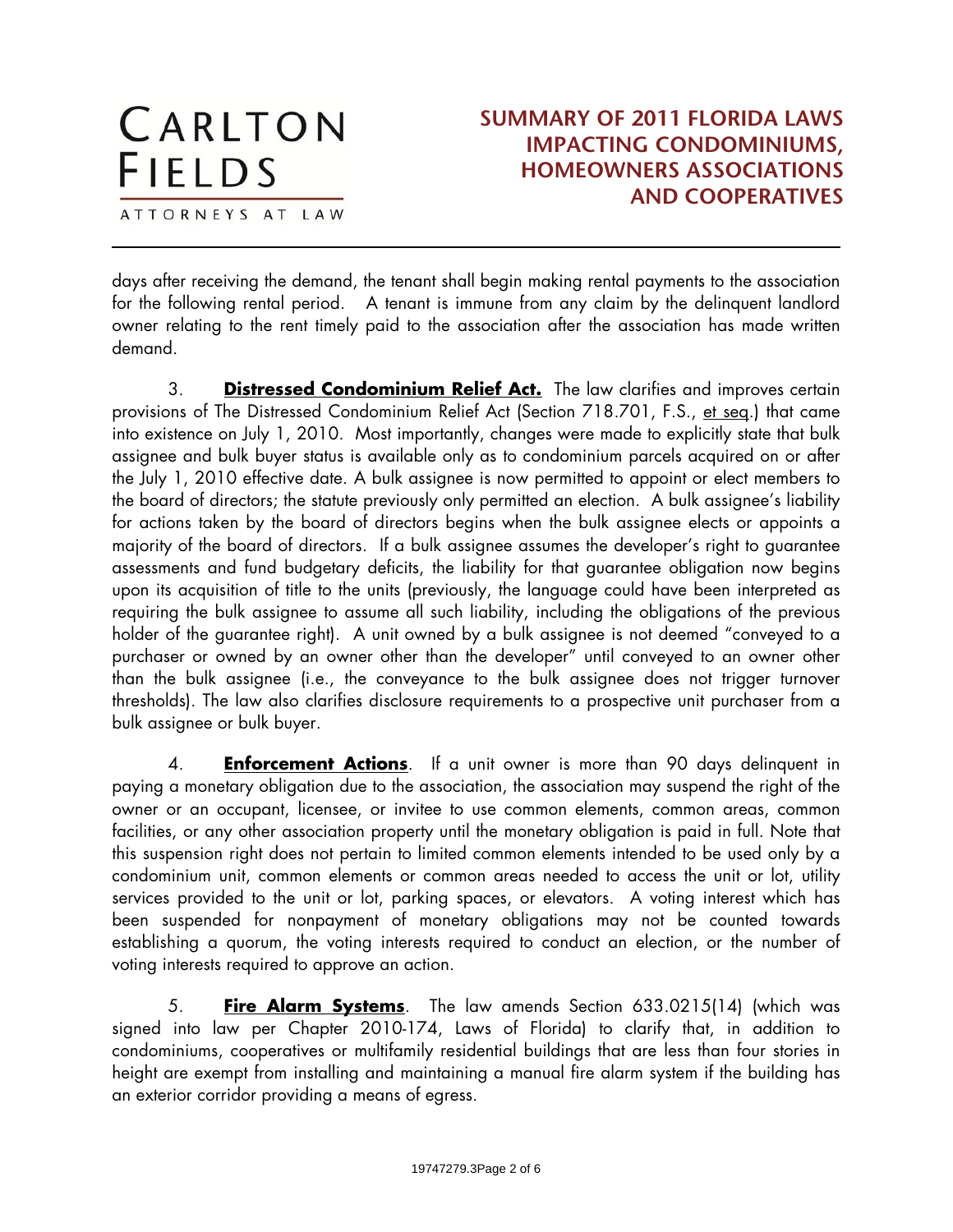#### **SUMMARY OF 2011 FLORIDA LAWS IMPACTING CONDOMINIUMS, HOMEOWNERS ASSOCIATIONS AND COOPERATIVES**

ATTORNEYS AT LAW

 $\overline{a}$ 

6. **Homeowners Associations - Bulk Communications Contracts**. The law creates statutory provisions to govern homeowners association contracts for bulk communications services. If the governing documents allow for the cost of communications services, information services, or internet services to be obtained pursuant to a bulk contract, then such expense shall be deemed an operating expense of the association. If the governing documents do not so provide, the board of directors may contract for such services, and the cost shall be deemed an operating expense of the association but must be allocated on a per parcel basis rather than a percentage basis (even if the governing documents provide for other than an equal sharing of operating expenses). A majority of the voting interests present at the next regular or special meeting of the association, whichever occurs first, may cancel any such contract entered into by the board. The contract must enable permit a parcel being occupied by a person who is hearing impaired or legally blind or who receives supplemental security income or food assistance administered by the Department of Children and Family Services pursuant to Section 414.31, Florida Statutes, to discontinue service without incurring disconnect fees, penalties, or subsequent service charges.

7. **Hurricane Protection in Condominiums.** A condominium association board of directors may now require retrofitting of impact glass or other code compliant windows; previously, the statute only spoke in terms of hurricane shutters and other hurricane protection. A vote of the owners is not required if the maintenance, repair, and replacement of hurricane shutters, impact glass, or other code compliant windows are the responsibility of the association pursuant to the declaration of condominium.

8. **Official Records**. Electronic mailing addresses and facsimile numbers are not accessible to owners if consent to receive notice by electronic transmission is not provided by the owner, but the association is not liable for an inadvertent disclosure of the electronic mail address or facsimile number for receiving electronic transmission of notices. Attorney/client privileged documents include those prepared in anticipation of litigation or proceedings (deleting "adversarial or administrative") until the conclusion of the litigation or proceedings. Personnel records of association or management company employees, including, but not limited to, disciplinary, payroll, health and insurance records, are not accessible to unit owners ("personnel records" do not include written employment agreements with an association employee or management company, or budgetary or financial records that indicate the compensation paid to an association employee).

9. **Termination of the Condominium – Partial Termination.** Section 718.117 underwent minor revisions in 2010 in an effort to address the problem of "phantom units" (condominium units that exist legally but that have not been constructed). The 2011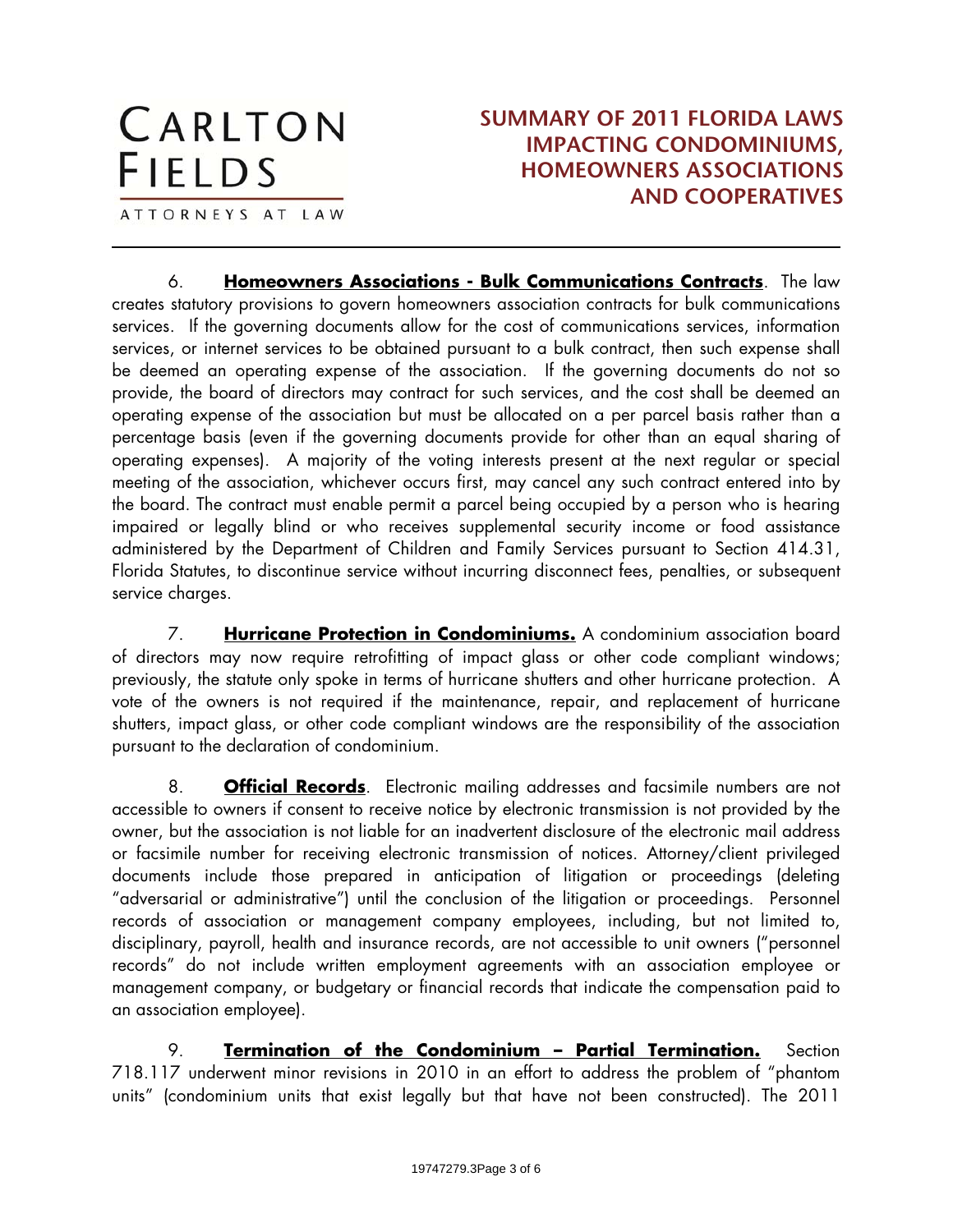ATTORNEYS AT LAW

 $\overline{a}$ 

#### **SUMMARY OF 2011 FLORIDA LAWS IMPACTING CONDOMINIUMS, HOMEOWNERS ASSOCIATIONS AND COOPERATIVES**

amendments go much further towards addressing this problem by updating multiple provisions to explicitly establish a "partial termination" process by which certain portions of an existing condominium can be terminated without disturbing the remaining units and their mortgages. The optional termination provision now allows termination "for all or a portion of the condominium property." The plan of termination must identify the units that will survive the partial termination and specifically provide that those units will remain in the condominium form of ownership pursuant to an amendment to the declaration of condominium or an amended and restated declaration. Title to the units and common elements that survive a partial termination remains unchanged and does not pass to the termination trustee. As to the surviving property, the partial termination of a condominium may provide for the simultaneous filing of an amendment to the surviving declaration of condominium or an amended and restated declaration of condominium.

10. **Termination of the Condominium – Timeshare Property.** The law includes a procedure for the termination of a condominium that includes both condominium units and timeshare estates upon the total destruction or demolition of the improvements. A unit owner (including a timeshare estate owner) can initiate such termination by (a) filing of a petition in court seeking equitable relief; (b) recording a proposed plan of termination; and (c) mailing a copy of the petition to certain individuals (including the association, managing entity, each unit owner, each timeshare estate owner, and each holder of a recorded mortgage lien affecting a unit or timeshare estate). The law establishes procedures by which the proposed plan of termination can be contested, and requires that a court enter a final judgment finding that the proposed plan of termination is fair and reasonable and authorizing implementation of the plan.

B. **CS/CS/CS/HB 408 (Insurance)** became effective on May 17, 2011, and is now known as Chapter 2011-039, Laws of Florida. This bill was the major legislation pertaining to insurance across many areas. There were significant changes to the regulatory scheme for property insurance, particularly with regard to sinkhole insurance, wind insurance and the role of public adjusters. The exclusions from the definition of "loss" in the Florida Hurricane Catastrophe Fund were expanded to encompass amounts "paid to reimburse a policyholder for condominium association or homeowners' association loss assessments or under similar coverages for contractual liabilities."

C. **CS/CS/CS/HB 883 (Vacation Rentals)** became effective on June 2, 2011, and is now known as Chapter 2011-119, Laws of Florida. This law deals with vacation rentals, public lodging establishments and resort condominiums. The law amends the definition of a public lodging establishment to remove from its scope the terms "resort condominium" and "resort dwelling" and to add "vacation rental" (defined as "any unit or group of units in a condominium, cooperative, or timeshare plan or any individually or collectively owned single-family, two-family,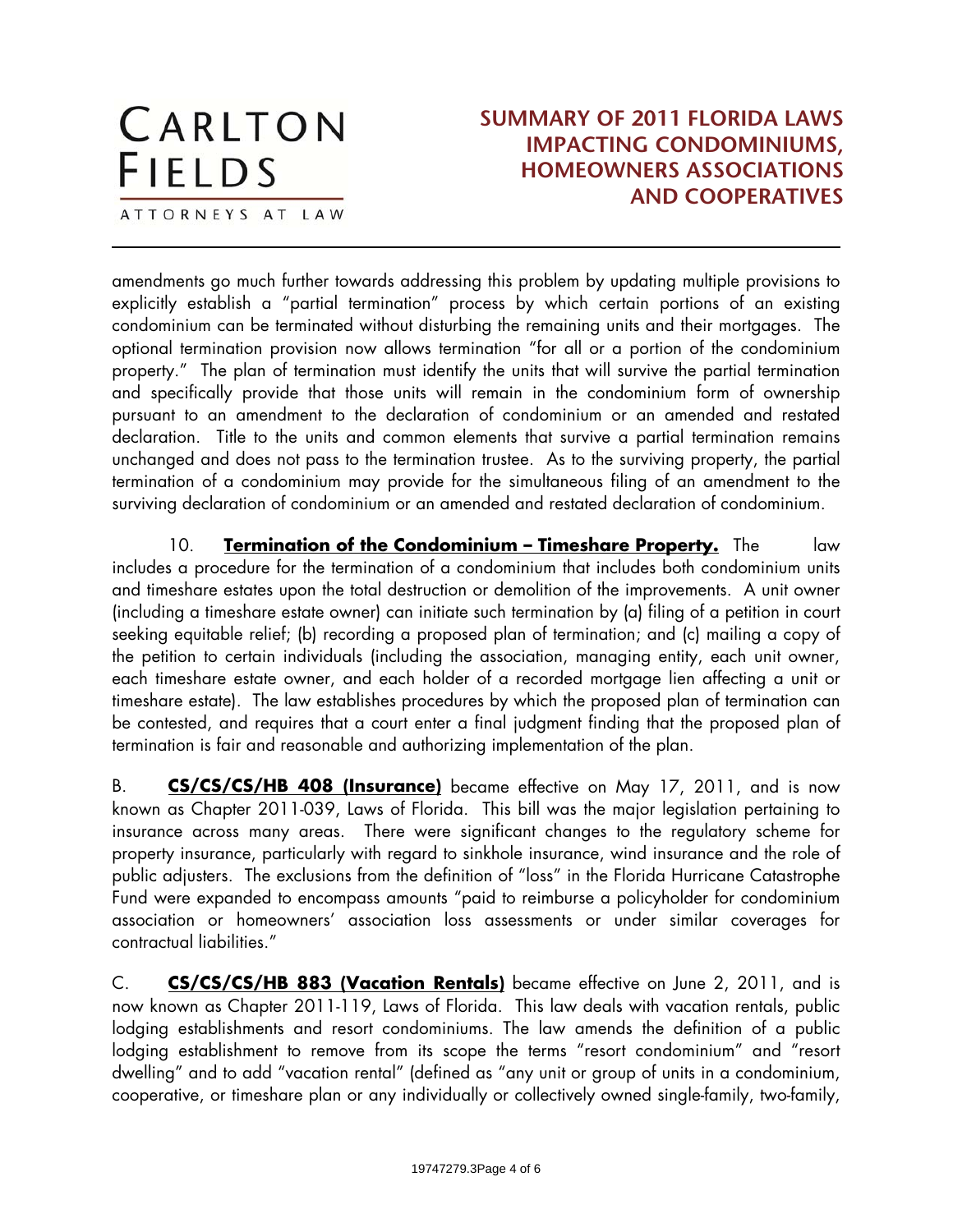#### CARLTON **SUMMARY OF 2011 FLORIDA LAWS IMPACTING CONDOMINIUMS, FIELDS HOMEOWNERS ASSOCIATIONS AND COOPERATIVES** ATTORNEYS AT LAW  $\overline{a}$

three-family, or four-family dwelling house or dwelling unit that is also a transient public lodging establishment"). The law prohibits local governments from restricting the use of or prohibiting vacation rentals or regulating vacation rentals based solely on their classification, use, or occupancy. The law removes authority for local governments to ban or restrict vacation rentals; however, local law, ordinance or rule adopted on or before June 1, 2011 will be grandfathered in. As a result, some municipalities (including the Town of Surfside and villages of Key Biscayne and Bal Harbour) were able to adopt ordinances to regulate vacation rental by the June 1st deadline.

D. **CS/HB 59 (Process Server Access to Gated Communities)** was signed into law by Governor Scott on June 17, 2011, and became effective on July 1, 2011, and is now known as Chapter 2011-159, Laws of Florida. This legislation deals with service of process within gated residential communities. The statute provides that a gated residential community, including a condominium association or a cooperative, must grant unannounced entry into the community, including its common areas and common elements, to a person who is attempting to serve process on a defendant or witness who resides within or is known to be within the community. There are a variety of problems with this legislation that will likely lead to litigation - who has an obligation to provide access, what is "unannounced entry" (since the concept is not defined)," is there redress against access being granted but notification being given to the person to be served, what constitutes a reasonable belief that someone resides in a community, what proof of identity as a process server can be provided or is appropriate, how this works with gated communities that do not employ a guard on-site – but the most important one is that this statute allows access by non-governmental employees in contravention of existing restrictive covenants for the community.

E. **CS/CS/CS/HB 849 (Elevator Retrofit Repealed)** was signed into law by Governor Scott on June 24, 2011, and became effective on July 1, 2011, and is now known as Chapter 2011-222, Laws of Florida. This legislation repealed the Section 553.509(2) requirement that residential multi-family buildings, including condominium buildings, at least 75 feet high and having a public elevator, are required to retrofit at least one elevator to operate on an alternate power source for emergency purposes.